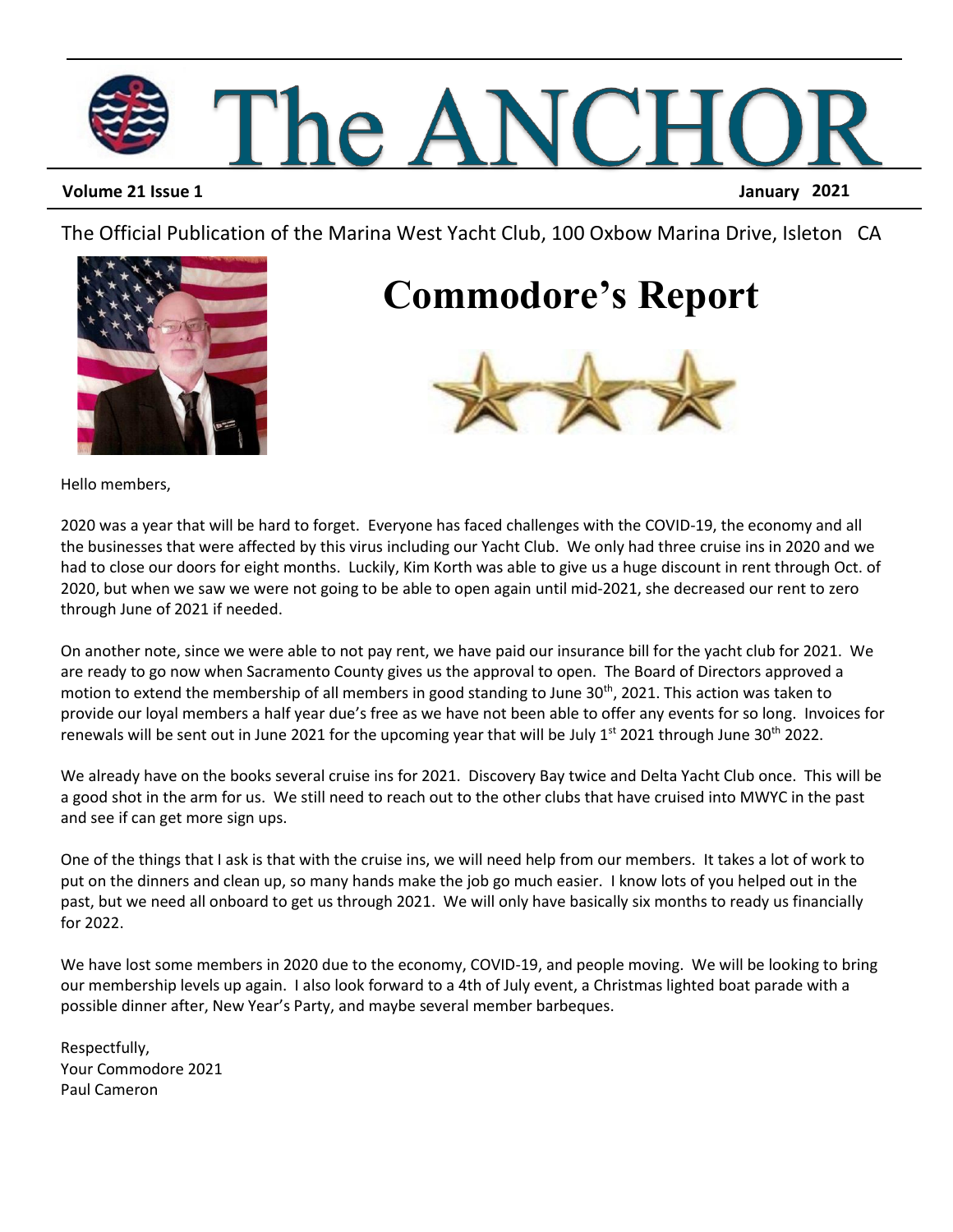#### **IMPORTANT PHONE NUMBERS**

Marina Office**………** (916) 777-6060

Commodore…...……...Paul Cameron (916) 612-2891

Club Manager..……....John Romero (916) 600-6026

The Anchor Editor…..Patty Romero Cell: (916) 213-4306 Email: [pavogee@icloud.com](mailto:pavogee@icloud.com)

*OFFICERS*

*Commodore: Paul Cameron*

*Vice Commodore: OPEN*

*Rear Commodore: OPEN*

*Directors: Bob Steffessen Bill Power*

*Secretary: Patty Romero*

*Treasurer: Debbie Cameron*

> *Club Manager: John Romero*

 *Port Captain: OPEN*

**For more information about Marina West Yacht Club & application forms please contact:**

> **Paul Cameron Commodore**

**Phone: (916) 612-2891 Pcameron1953@gmail.com**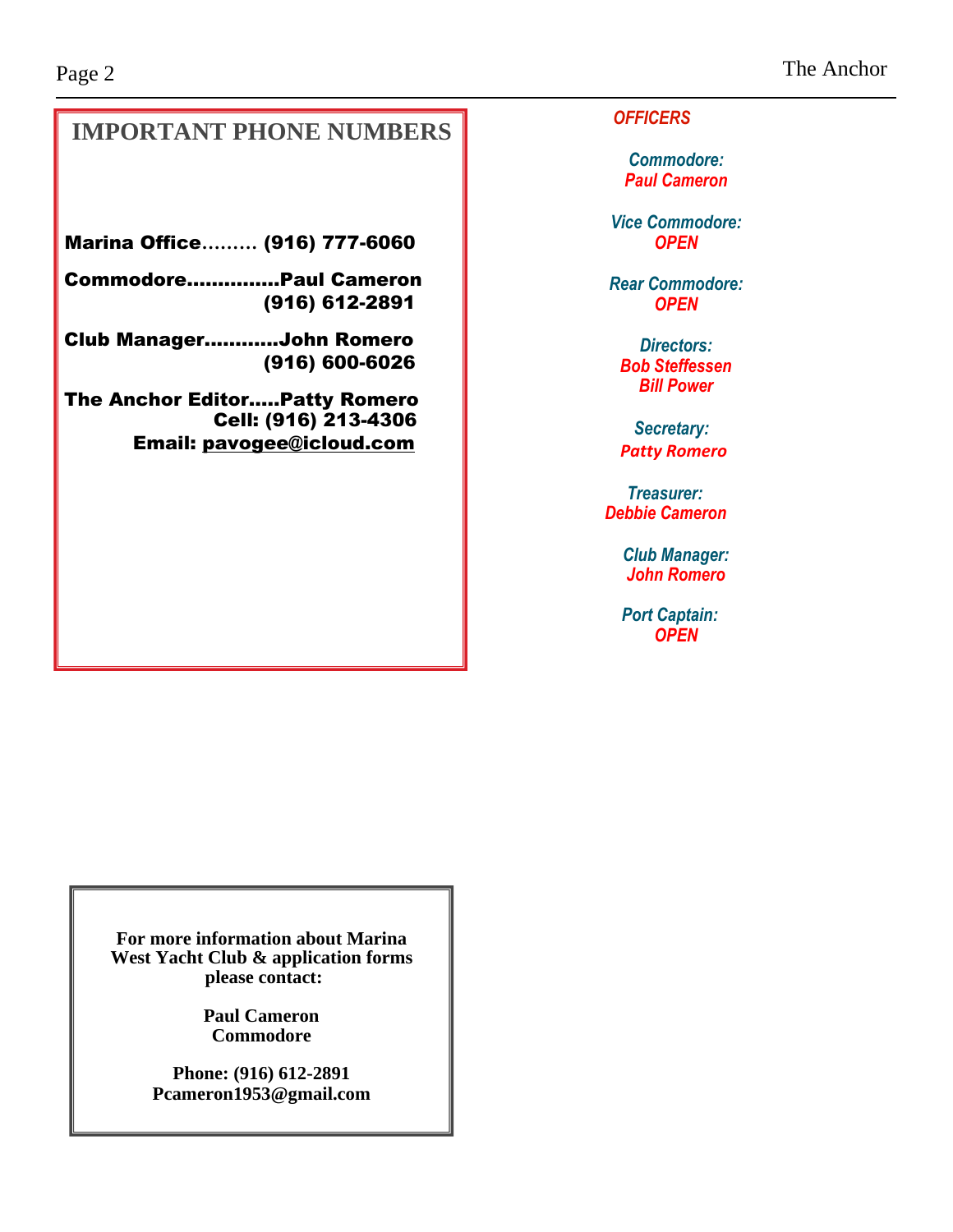

## **Staff Commodore's Report**



Welcome to February!

Next month will mark a year since we were forced to shut down our clubhouse and bar due to the COVID-19 restrictions in place for Sacramento County.

I would like to congratulate Paul Cameron as our new Commodore for 2021. Under Paul's leadership, we hope to overcome the financial hardship we have endured from being shut down so long. There are several positions on Paul's board of directors that need to be filled. Please consider helping your club by lending your expertise and opinions on how we run things. Contact Paul or myself if you are interested.

For the coming year I will serve on Paul's board as Staff Commodore as well as the Club Manager role which I have been performing since 2016.

I am looking forward to when we can reopen and work towards building membership back up to a sustainable level.

Thank you for your loyalty and support of MWYC.

In your service, Your Staff Commodore 2021 John Romero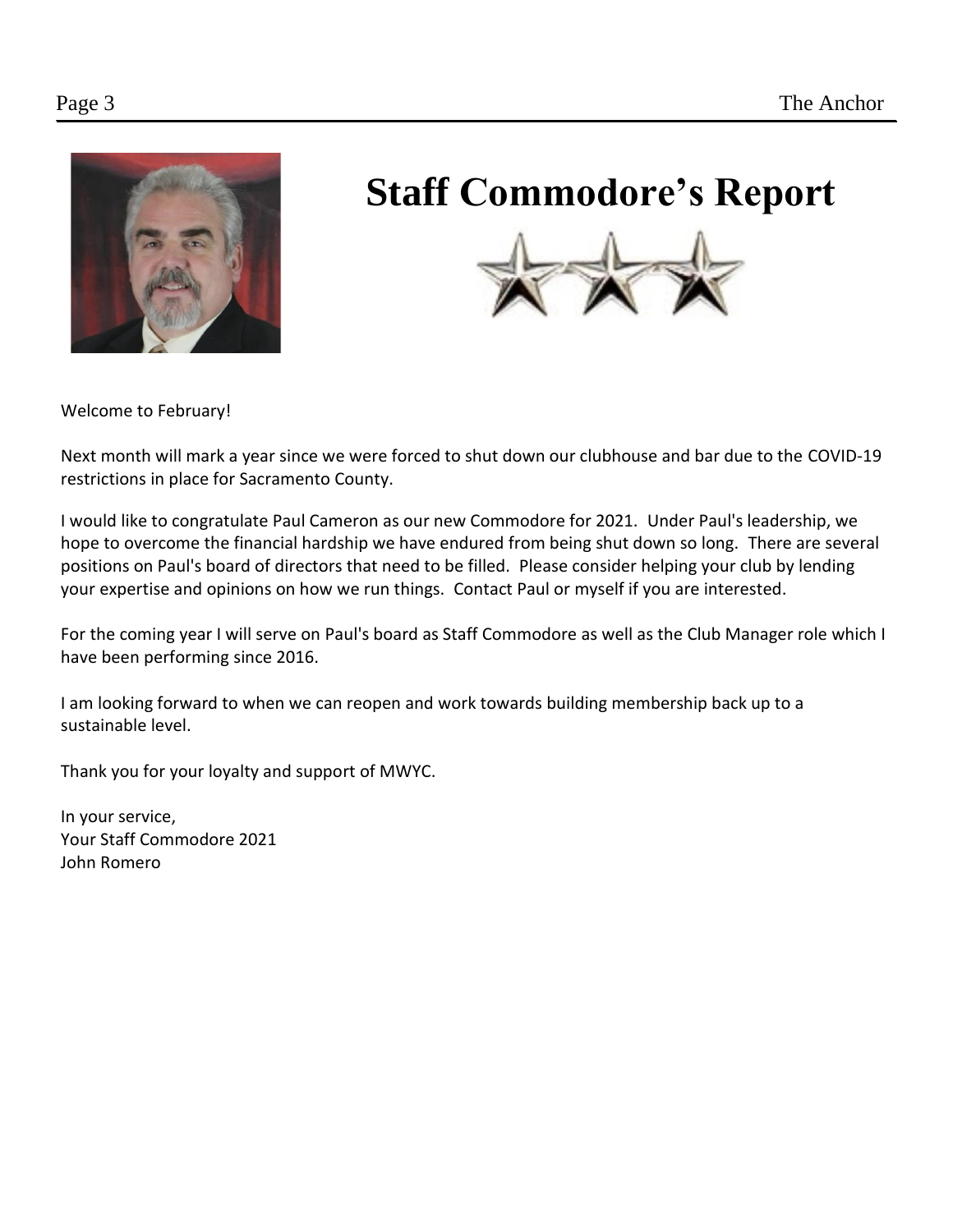

*Belated wishes to all the birthdays we missed in 2020 and January 2021.*

 *Your Free Drink Tokes will be available at the bar as soon as we re-open the Clubhouse.*